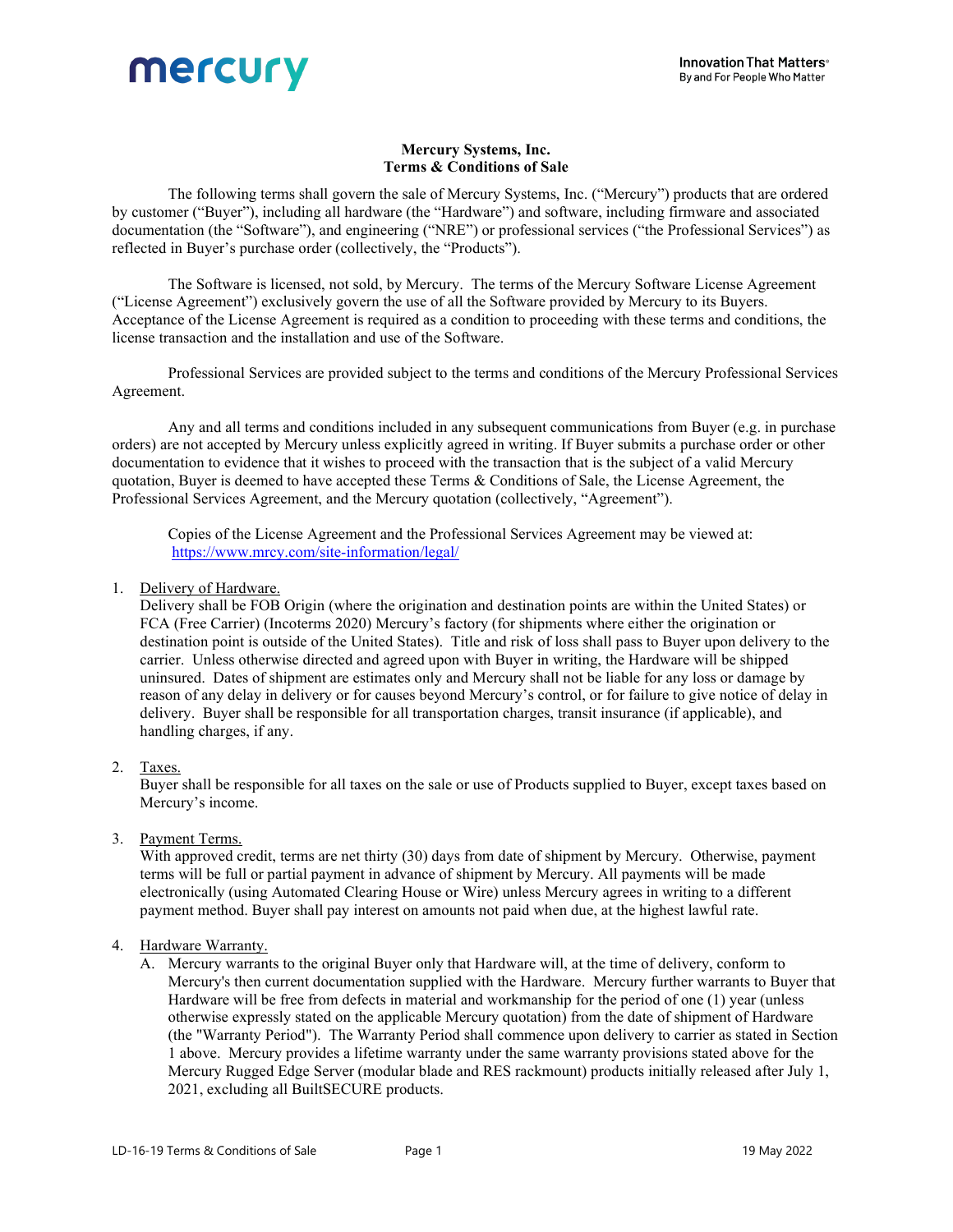# mercury

- B. Mercury will, at its sole option, repair or replace any Hardware found by Mercury to be defective if notified, in writing within the Warranty Period, and the defective Hardware is returned to Mercury prepaid. Buyer must first obtain shipping instructions from Mercury prior to returning any defective Hardware under this warranty. All repaired/replaced Hardware is warranted for ninety (90) days or the remaining unexpired term of the original warranty, whichever is longer.
- C. The above warranty is a limited warranty and will not apply if Mercury determines in good faith that (i) the Hardware has been altered/modified, other than by Mercury; (ii) the Hardware has been improperly used or installed; (iii) the Hardware has been used in a manner other than as specified by Mercury; (iv) the defect or non-conformance of the Hardware is caused by external factors such as, but not limited to, failure of electrical power; or (v) the Hardware or a component of the Hardware is designated end of life (EOL) by either Mercury or the Original Equipment Manufacturer (OEM).

# D. DISCLAIMER OF WARRANTY

 THE FOREGOING LIMITED EXPRESS WARRANTY IS THE SOLE AND EXCLUSIVE WARRANTY OF MERCURY AND ITS SUPPLIERS WITH RESPECT TO THE HARWARE AND ITS USE, AND IS IN LIEU OF ALL OTHER WARRANTIES, EXPRESSED OR IMPLIED, AND MERCURY AND ITS SUPPLIERS SPECIFICALLY DISCLAIM ANY AND ALL IMPLIED WARRANTIES OF NON-INFRINGEMENT, TITLE, MERCHANTABILITY AND FITNESS FOR A PARTICULAR PURPOSE.

- E. Increased and/or additional Technical Support Service programs can be added before the end of the warranty/service period by Buyer purchasing the appropriate level of service from Mercury. If there is any gap in service coverage, (a) Mercury reserves the right to verify operational status and condition of the Hardware at Buyer's expense prior to commencement of a new Technical Support Service agreement, or (b) the effective date of service shall be the original Mercury ship date of the purchased Hardware.
- F. With respect to any products with Mercury's BuiltSECURE<sup>TM</sup> embedded motherboards or "BuiltSECURETM" product options, Mercury's obligations under its standard hardware warranty do not apply to the extent such Products are returned to Mercury in a condition not suitable for failure analysis, including but not limited to such Products that have been configured with blown fuses, customerconfigured OTP memory, classified non-volatile storage that cannot be purged, non-recoverable tamper events, encryption or other technology that prevents Mercury from communicating with or testing such Products using Mercury's standard testing procedures and methodologies.

#### 5. Substitutions and Modifications.

 Mercury reserves the right to make substitutions or modifications in the specifications or design of any Hardware provided that such changes do not adversely affect product form, fit, function or performance.

# 6. Cancel/Reschedule.

A. Mercury Standard Hardware and Software

Buyer may cancel any purchase order or any part thereof for Mercury standard Hardware (excluding chassis systems) and Software, by giving Mercury written notice more than sixty (60) days prior to the scheduled delivery date of the Hardware or Software and shall pay a fifty percent (50%) cancellation fee.

All purchase orders for chassis systems are non-cancellable. All purchase orders for Hardware or Software which have been designated as being end-of-life by Mercury are non-cancellable.

Buyer may reschedule any purchase order or any part thereof for Mercury standard Hardware and Software one time only, by giving Mercury written notice more than sixty (60) days prior to the original scheduled delivery date of the Hardware or Software and shall pay, as applicable, either: (i) a twenty-five (25%) percent reschedule fee for orders rescheduled for delivery between sixty-one (61) and ninety (90) days after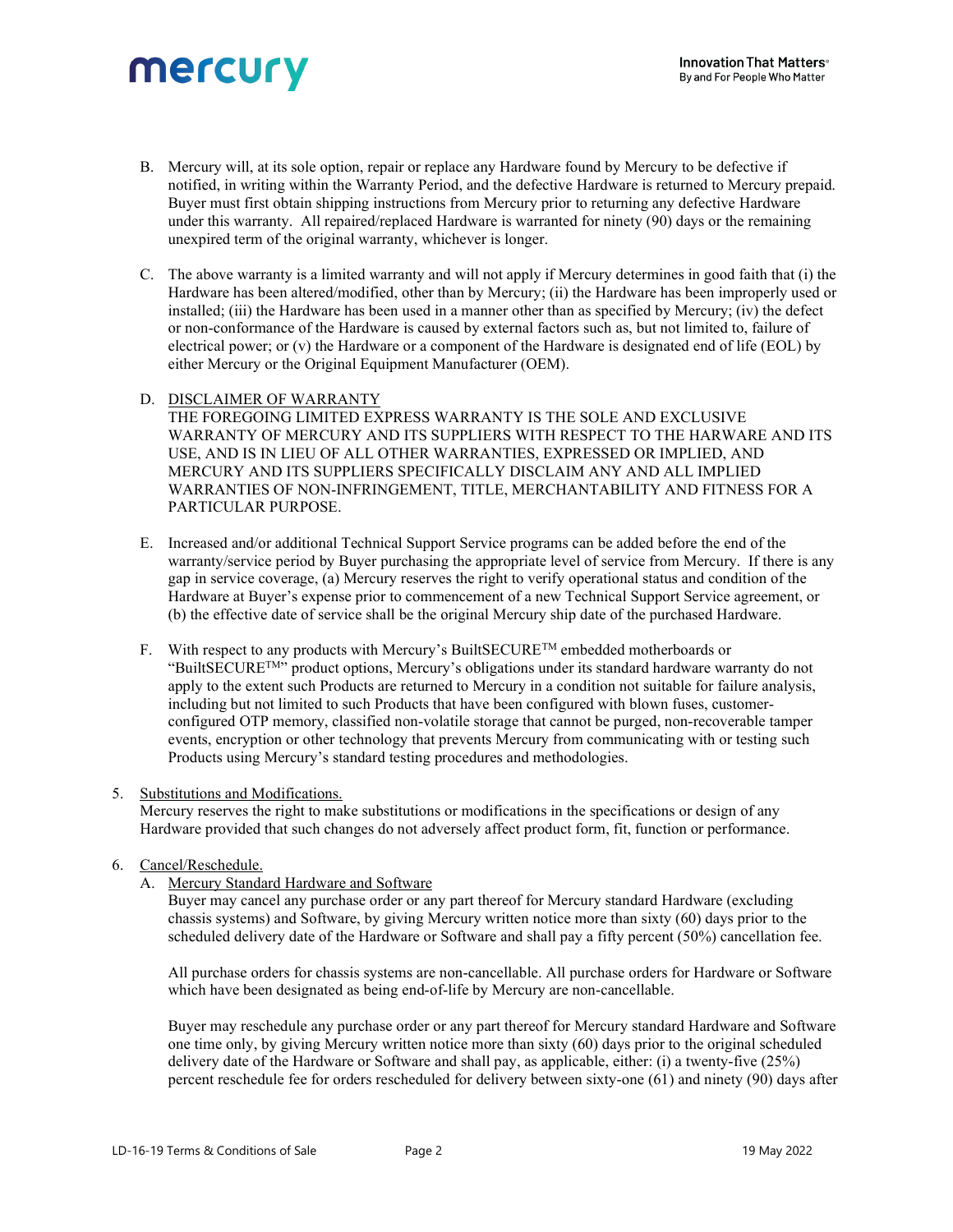

the original scheduled delivery date; or (ii) a ten (10%) percent reschedule fee for orders rescheduled for delivery between one (1) and sixty (60) days after the original scheduled delivery date. Rescheduling more than ninety (90) days after the original scheduled delivery date is not permitted, unless otherwise mutually agreed in writing.

## B. Custom Products and Third Party Products

Buyer may cancel any purchase order for custom Products or third party Products by giving Mercury written notice more than ninety (90) days prior to the scheduled delivery date of the custom Products or third party Products. In the event that Buyer cancels a purchase order for such custom Products or third party Products, then Buyer shall pay a 10% percent cancellation charge. In addition, Buyer will be invoiced at the time of cancellation for all work completed on such custom Products or third party Products received or non-cancellable by Mercury, for all work in progress, and for any of its suppliers' cancellation charges, at the prices quoted by Mercury.

Rescheduling of the delivery date of purchase orders for custom Products or third party Products is not permitted, unless otherwise mutually agreed in writing.

## C. Professional Services

 Buyer may cancel or reschedule any purchase order for Professional Services, by giving Mercury written notice more than sixty (60) days prior to the scheduled completion date of the Professional Services. Buyer will be invoiced at the time of cancellation or rescheduling for all work completed at that time and for any work in progress at the prices quoted by Mercury, plus an early cancellation charge, not to exceed 10% of the value of the purchase order to facilitate the cancellation or rescheduling of the work.

Mercury reserves the right, in the case of a reschedule, to provide a revised quotation for any or all of the work still to be completed and to produce a revised project plan. Completion of the purchase order would only commence upon acceptance of revised quotation and project plans. Any cancellation charges, revised prices and project plans will be provided to Buyer within one month of the formal notice.

# 7. Termination

 Either party may terminate this Agreement upon written notice to the other if the other party becomes insolvent, files a petition in bankruptcy, or fails to perform a material term or obligation of this Agreement and such failure to perform continues for a period of thirty (30) days after receipt of written notice of such breach. Failure to pay any monies due under this Agreement is considered a material breach. Termination shall not exclude other remedies each party may have for failure to perform its obligations hereunder.

#### 8. Patent and Copyright.

 Mercury will, at Mercury's own expense, defend any action brought against Buyer to the extent that such action is based on a claim that any Mercury proprietary Hardware, if used as authorized in this Agreement, infringes a United States patent or copyright. Mercury will pay all costs and damages finally awarded by a court of competent jurisdiction, provided that Mercury is given prompt written notice (by certified mail) of such claim and, all required information, reasonable assistance and sole authority and control to defend, negotiate or settle the claim. Mercury has the right, at Mercury's sole option, either to obtain the right to continue using the Hardware, or replace or modify the Hardware so that it is no longer infringing, or if such remedies are not reasonably available to Mercury, Mercury will grant Buyer a reasonable credit and accept return of the Hardware. Mercury will not have any obligations or liability under this clause if the alleged infringement arises from (i) use or combination of the Hardware with other products, devices or software not supplied by Mercury, or (ii) Mercury's compliance with Buyer's designs, specifications or instructions, or (iii) modifications or alterations made by any party other than Mercury, or (iv) use of the Hardware in a manner not reasonably foreseeable. THE FOREGOING STATES MERCURY'S ENTIRE LIABILITY AND OBLIGATION FOR INFRINGEMENT OF INTELLECTUAL PROPERTY RIGHTS. MERCURY DISCLAIMS ALL OTHER LIABILITY FOR THE INFRINGEMENT OF INTELLECTUAL PROPERTY RIGHTS.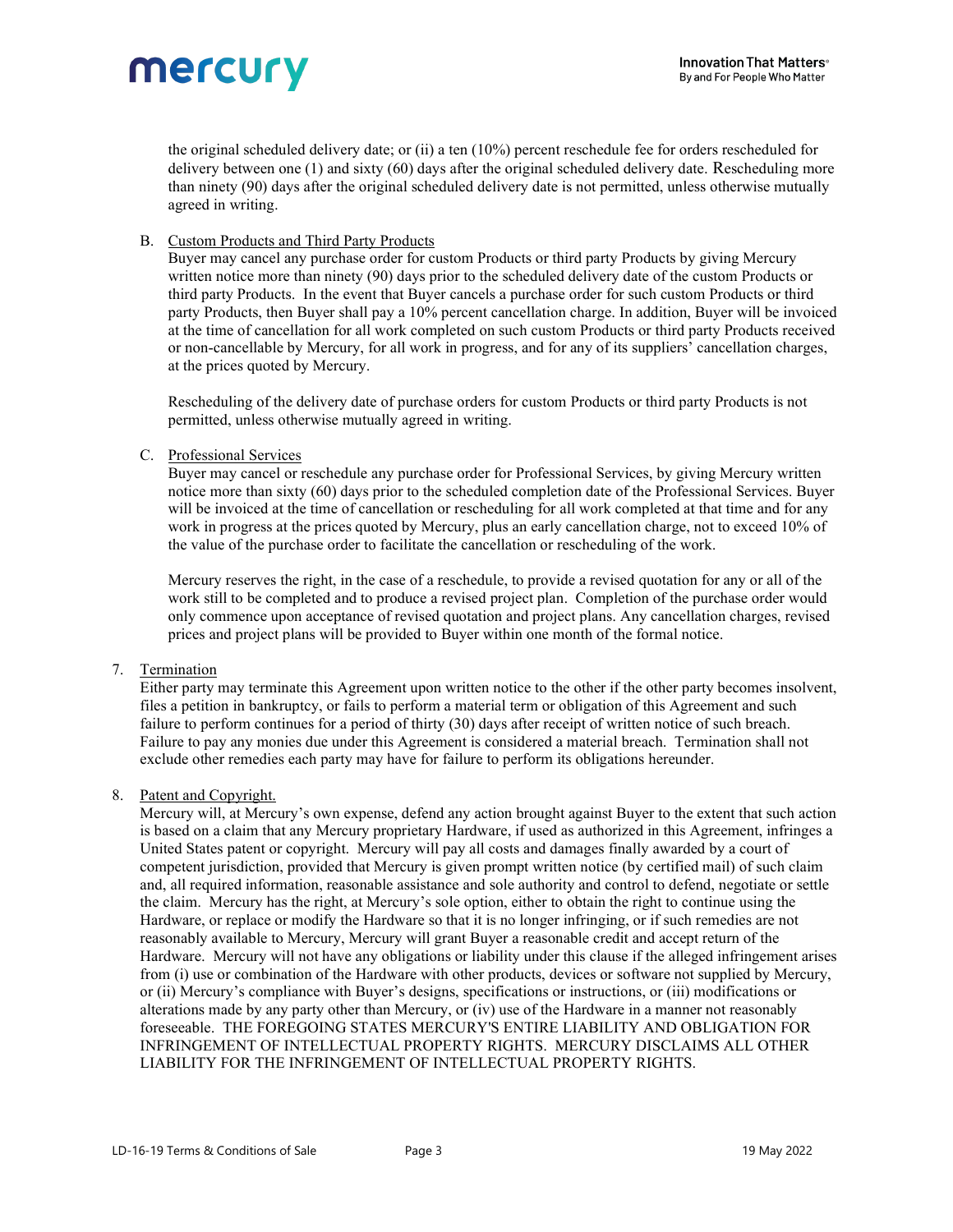

Buyer agrees to indemnify and hold Mercury harmless from any claims, suits, proceedings, losses, liabilities, damages, costs and expenses (inclusive of Mercury' reasonable attorneys' fees) arising from (i) use or combination of the Products with other products, devices or software not supplied by Mercury, or (ii) Mercury's compliance with Buyer's designs, specifications or instructions, or (iii) modifications or alterations made by any party other than Mercury, or (iv) use of the Products in a manner not reasonably foreseeable. Mercury shall have the right to participate, at its expense, in the defense of any claim covered under this section with counsel of its own choosing.

#### 9. Intellectual Property Ownership

Buyer understands and agrees that Mercury shall solely and exclusively own and have all right, title and interest in and to all technical data, software, both object and source code, trade secrets, mask works, processes, ideas, know-how, documentation, concepts, inventions, improvements, discoveries and any other tangible or intangible property (collectively, the "Information") developed or prepared by Mercury pursuant to or in anticipation of, a Buyer purchase order and all related copyrights, patents, trade secret rights, mask work rights and other intellectual property rights.

 Without limiting the generality of the foregoing, Buyer agrees that all records papers, reports, descriptive and pictorial material, printed or written technical information, drawings, reproductions thereof, samples, models, and tools supplied or produced by Mercury during performance of the work under this Agreement with Buyer shall be considered Mercury's property, the nature and contents of which shall not be disclosed to others without written permission from Mercury, and shall be surrendered by Buyer to Mercury upon completion of the related portions of such work, as may be requested.

## 10. Limitation of Liability

Circumstances may arise where, because of a default on Mercury's part or other liability, Buyer is entitled to recover damages from Mercury. In each such instance, regardless of the basis on which Buyer may be entitled to claim damages from Mercury, (including fundamental breach, negligence, misrepresentation, or other contract or tort claim), Mercury is liable for no more than the amount of any other actual direct damages up to the lesser of charges for the product or service that is the subject of the claim or two-hundred and fifty thousand dollars (\$250,000). Notwithstanding the foregoing, in no event, however, does Mercury assume any responsibility or liability for any damages whatsoever occasioned by or resulting from the manufacture, lease, sale, license or use of Buyer's products.

This limitation of liability also applies to third party suppliers. It is the maximum for which they and Mercury are collectively responsible. The third party suppliers are an intended beneficiary of these limitations and disclaimers and the limit of liability for Mercury and its third party suppliers is not cumulative.

## UNDER NO CIRCUMSTANCES IS MERCURY OR ITS SUPPLIERS LIABLE FOR ANY OF THE FOLLOWING, EVEN IF INFORMED OF THEIR POSSIBILITY:

(a) LOSS OF, OR DAMAGE TO, DATA;

## (b) SPECIAL, INCIDENTAL, INDIRECT, PUNITIVE OR EXEMPLARY DAMAGES, OR FOR ANY ECONOMIC CONSEQUENTIAL DAMAGES; OR

(c) LOST PROFITS, BUSINESS, REVENUE, GOODWILL, OR ANTICIPATED SAVINGS.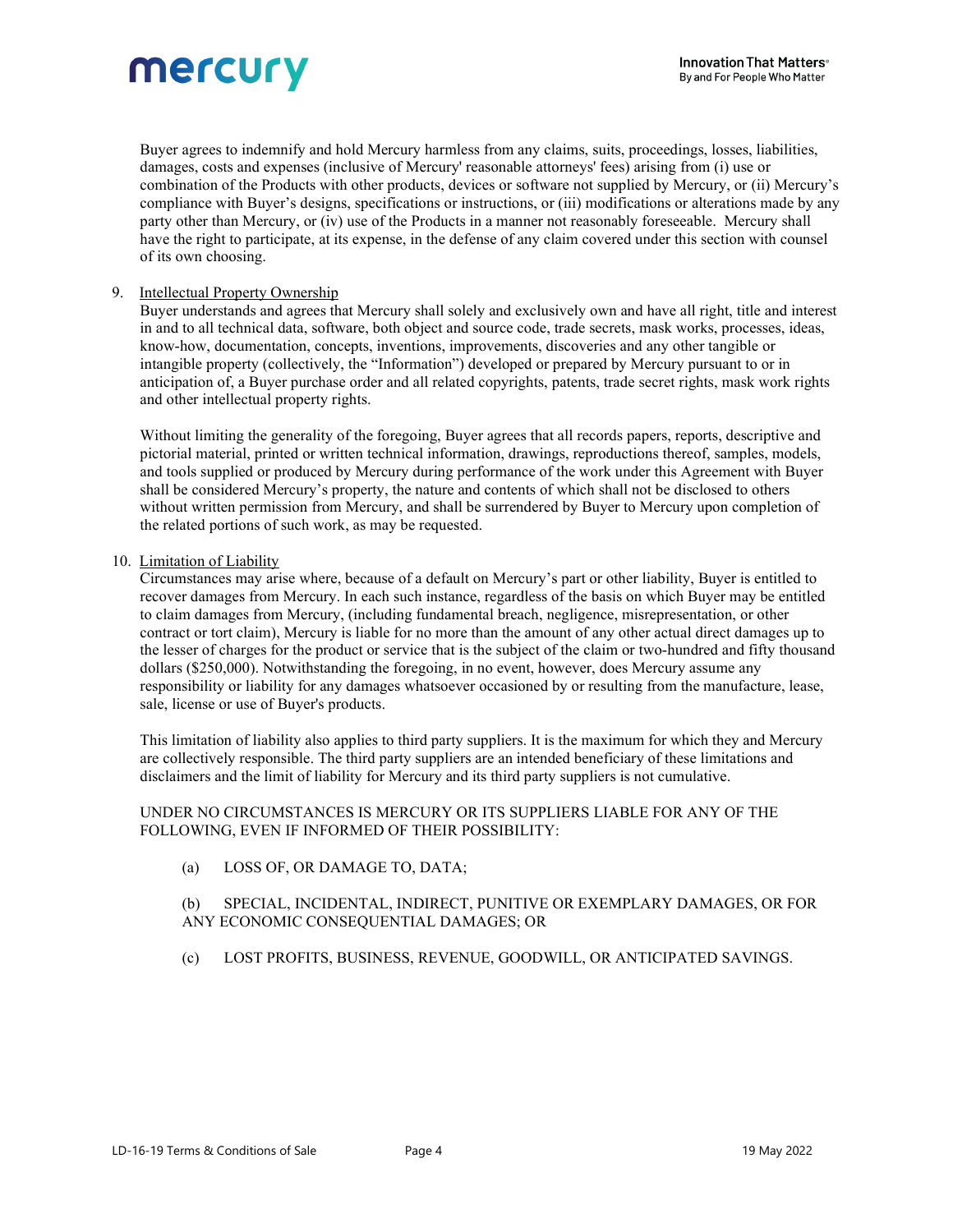

# NOTWITHSTANDING ANYTHING IN THIS AGREEMENT TO THE CONTRARY, BUYER ACKNOWLEDGES AND AGREES THAT THE REMEDIES SET FORTH IN THIS AGREEMENT SHALL APPLY EVEN IF SUCH REMEDIES FAIL THEIR ESSENTIAL PURPOSE.

SOME JURISDICTIONS DO NOT ALLOW THE EXCLUSION OR LIMITATION OF INCIDENTAL OR CONSEQUENTIAL DAMAGES, SO THE ABOVE LIMITATION OR EXCLUSION MAY NOT APPLY TO BUYER.

This Section 10 shall survive any expiration, termination, or cancellation of this Agreement.

## 11. General.

- A. This Agreement may not be assigned by Buyer without the prior written consent of Mercury, which consent shall not be unreasonably withheld.
- B. All notices relating to this Agreement must be sent by either certified or registered mail, postage prepaid or electronic mail, by a duly authorized representative from Buyer's facility. Each of the parties may communicate with the other by electronic means and such communication is acceptable as a signed writing.
- C. This Agreement supersedes and replaces all prior or contemporaneous understandings or agreements, written or oral, regarding such subject matter, and prevails over any conflicting terms or conditions contained on printed forms submitted with purchase orders, sales acknowledgments or quotations. This Agreement may not be modified or waived, in whole or part, except in writing and signed by an officer or duly authorized representative of the party to be bound. This Agreement constitutes the entire agreement between the parties regarding the subject matter herein and shall be binding upon and inure to the benefit of the parties hereto and their respective successors and assigns.
- D. This Agreement and any matter arising out of or related to this Agreement, including any dispute, controversy, or claim arising out of or related to this Agreement shall be governed by and construed in accordance with the laws of the Commonwealth of Massachusetts, exclusive of the conflict of -laws provisions thereof. Exclusive jurisdiction for litigation of any dispute, controversy or claim arising out of, in connection with, or in relation to this Agreement, or the breach thereof, shall be only in the United States Federal District Court in Massachusetts or in the Massachusetts Court having competent jurisdiction.
- E. Buyer understands and acknowledges that any sale, export or re-export of products, are subject to the laws and regulations of the United States. Mercury products or services that are subject to the EAR may not be exported from the United States in their original form if they will be used for the design, development, manufacture, use or repair of nuclear, biological or chemical weapons, or for rocket systems (including but not limited to ballistic missile, space launch vehicles, sounding rockets) and unmanned air vehicles, (including but not limited to cruise missile systems, target drones and reconnaissance drones), or other missile technology without prior approval from the US Department of Commerce. In addition, Section 744 of the EAR contains other prohibitions against exports, re-exports, and transfers to certain end-users and against certain end uses. Diversion contrary to US law is strictly prohibited. Mercury products and services controlled by the ITAR may not be exported or transferred to foreign persons in the United States or abroad with out first obtaining proper export authority from the U.S. Department of State. Mercury products may not be sold, exported or re-exported to any person or entity designated as prohibited or restricted by an agency of the US government. See "Lists to Check" at www.bis.doc.gov for a complete listing. Sales or retransfers of Mercury products or services may not be made to countries prohibited by the U.S. Government. An End Use Statement signed by Buyer may be required prior to shipment. For further information contact Mercury, and see www.pmddtc.state.gov or www.bis.doc.gov. Buyer agrees to indemnify, defend, and hold Mercury and its third party suppliers, harmless from any claims, damages or suits resulting from its failure to comply with this Section 11. E.